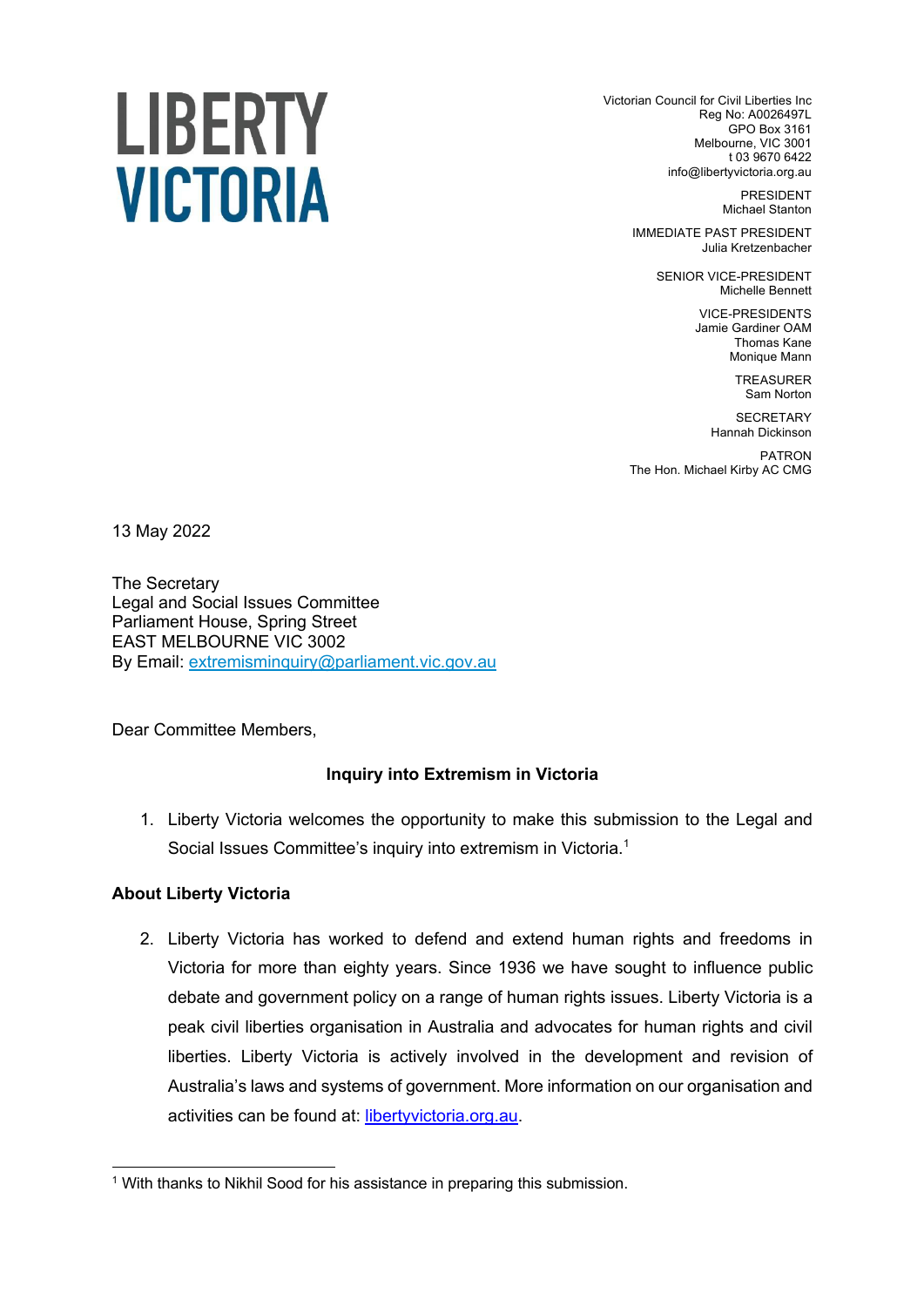3. This is a public submission and is not confidential.

# **Terms of reference**

- 4. The inquiry's terms of reference are as follows:
	- a. the rise of the far-right extremist movements in Victoria in the context of
		- i. social isolation and growing economic insecurity;
		- ii. racist scapegoating;
		- iii. the role of mainstream and social media;
		- iv. the distrust of governments and politicians;
	- b. their methods of recruitment and communication;
	- c. how the COVID-19 pandemic has affected the growth of far-right extremism in the Victorian context;
	- d. the risks their plans and actions pose to Victoria and especially to Victoria's multicultural communities;
	- e. the violent potential of these movements, including the potential for targeted violence against politicians and public figures;
	- f. the links between far-right extremist groups, other forms of extremism, and populist radical right and anti-vaccine misinformation groups;
	- g. what steps need to be taken in Victoria to counter these far-right extremist groups and their influence, including, but not limited to consideration of
		- i. the role of early intervention measures to diminish the recruitment and mobilisation prospects of far-right extremist groups;
		- ii. the role of social cohesion, greater civil engagement and empowerment, and community building programs;
		- iii. the submissions made to and, when tabled, the report by the Commonwealth Parliamentary Joint Committee on Intelligence and Security's Inquiry into extremist movements and radicalism in Australia; and
	- h. any other related matters.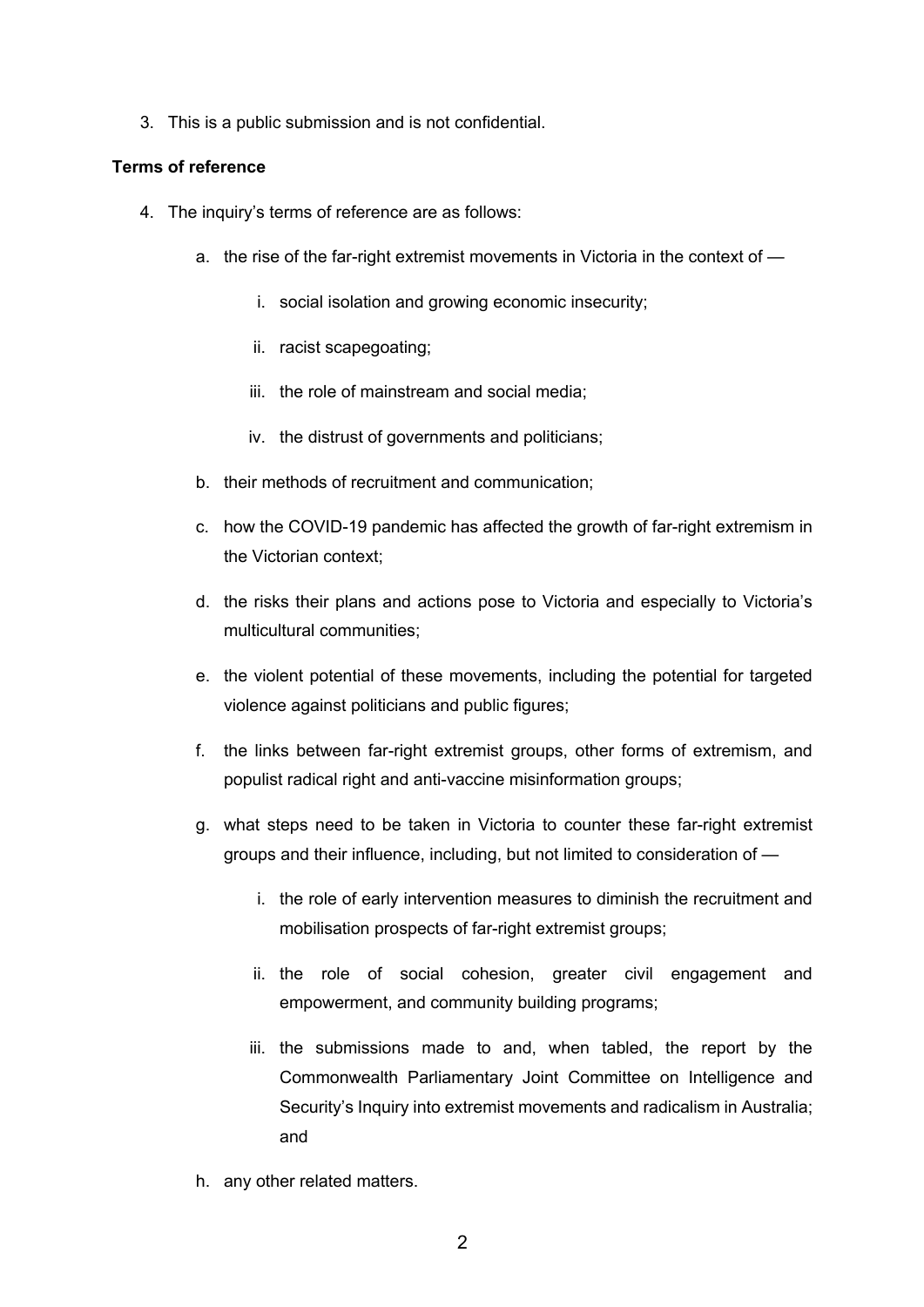- 5. The terms of reference will be addressed in turn.
- 6. At the outset we adopt our joint submission with Muslim Collective to the Commonwealth Parliamentary Joint Committee on Intelligence and Security (**PJCIS**) Inquiry into Extremist Movements and Radicalism in Australia dated 19 February 2021. That submission is available here.

## *The rise of the far-right extremist movements in Victoria in the context of —*

- *(i) social isolation and growing economic insecurity;*
- *(ii) racist scapegoating;*
- *(iii) the role of mainstream and social media; and*
- *(iv) the distrust of governments and politicians.*
- 7. Australia has a history of extremist right-wing movements<sup>2</sup> which has grown across Victoria in the past decade. There is a new level of public visibility and media coverage of far-right extremist movements which has not previously been seen in this country, mimicking other trends seen around the world. Victoria Police observed in March 2021 that 40% of the extremists currently monitored in Victoria were deemed to be 'rightwing extremists'.<sup>3</sup> Most concerningly, over recent times the Australian far-right movement has had an influx of young new members with social media expertise.
- 8. Far-right extremism is an amorphous concept encompassing a diverse range of movements and ideals. In the early 2000s Muddle identified five features which are generally considered the core components of a right-wing extremist group: nationalism, exclusionism, xenophobia, anti-democratic views and populism.4
- 9. Peucker and Smith observe that "nationalism, racism and anti-diversity, coupled with anti-government, ultra conservative views and anti-egalitarian ideologies" are what

<sup>&</sup>lt;sup>2</sup> For a discussion on the history of right-wing extremism in Australia see, Kristy Campion, 'Right-wing extremism has a long history in Australia' *The Conversation* (online) 21 March 2019

<sup>&</sup>lt;https://theconversation.com/right-wing-extremism-has-a-long-history-in-australia-113842> <sup>3</sup> Nino Bucci, 'Victoria Police reveal active counter-terrorism investigation involving right-wing

extremists,' The Guardian (online), 26 March 2021, <https://www.theguardian.com/australianews/2021/mar/26/victoria-police-reveal-active-counter-terrorism-investigation-involving-rightwingextremists>.

<sup>4</sup> See Cas Muddle, *The Ideology of the Extreme Right* (Manchester University Press, 2000).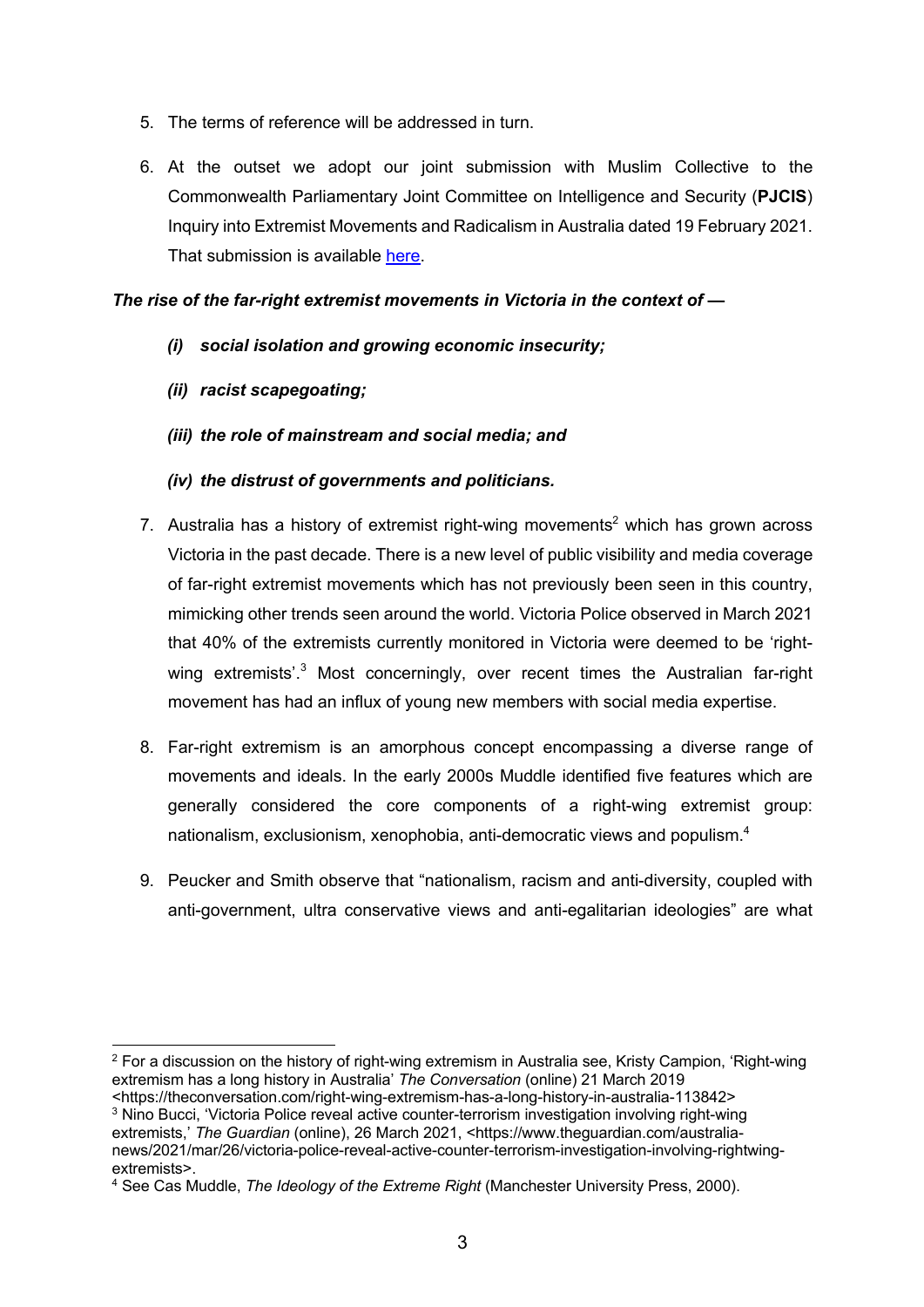unite the disparate factions of far-right extremism in Australia.<sup>5</sup> They have further identified three types of far-right groups currently operating within Victoria:<sup>6</sup>

- a. *Anti-Islam Groups* Groups such as Reclaim Australia, Stop the Mosque in Bendigo, Aussie Pride and Aussie Angels Against Shariah "push narratives around alleged threats that Islam and Muslims pose to the Australian 'way of life' and the physical safety of Australians";
- b. *Cultural Superiority Groups* Groups such as Nationalist Uprising, True Blue Crew and Soldiers of Odin have a strong focus on "promoting ethnic nationalism and an exclusivist form of Australian Patriotism, emphasising Australia's cultural values and claiming cultural superiority"; and
- c. Racial superiority groups Groups such as Nationalist Alternative Australia and Eureka Youth League "situate themselves openly in opposition to Australia's liberal democracy; they propagate a racially exclusive form of nationalism, claim white superiority and are openly anti-Semitic".
- 10. Two dominant issues have contributed to a recent increase in right-wing extremism: shared grievances and crises of identity. The underlying social and structural issues that are fuelling systemic inequality, injustice, racism as well as a declining trust in institutions, government authority and the media all contribute to an understanding of why there has been growth in far-right extremist views within Victoria, Australia and globally.

# *Social Isolation and Growing Economic Insecurity*

- 11. Social isolation and economic insecurity negatively impact an individual's sense of identity, making individuals feel dislocated, alienated and more susceptible to rightwing extremist narratives.
- 12. Social isolation is defined as being the state of having minimal contact with others. A person could be socially isolated because they live alone and have few social networks and limited social contact. It differs from loneliness which is seen as a subjective emotional reaction to social isolation.<sup>7</sup> Within Australia there have been several

<sup>5</sup> Mario Peucker and Debra Smith 'Conclusion: Making Sense of the Far-Right in Australia' Mario Peucker and Debra Smith *The Far-Right in Contemporary Australia* (Palgrave MacMillian, 2019), 219. <sup>6</sup> For more see Mario Peucker, Debra Smith and Muhammad Iqbal, 'Not a Monolithic Movement: The Diverse and Shifting Messaging of Australia's Far-Right' in Mario Peucker and Debra Smith (eds) *The Far-Right in Contemporary Australia* (Palgrave MacMillian, 2019).

<sup>7</sup> Australian Institute of Health and Welfare, *Social isolation and loneliness* (16 September 2021), <https://www.aihw.gov.au/reports/australias-welfare/social-isolation-and-loneliness-covid-pandemic>.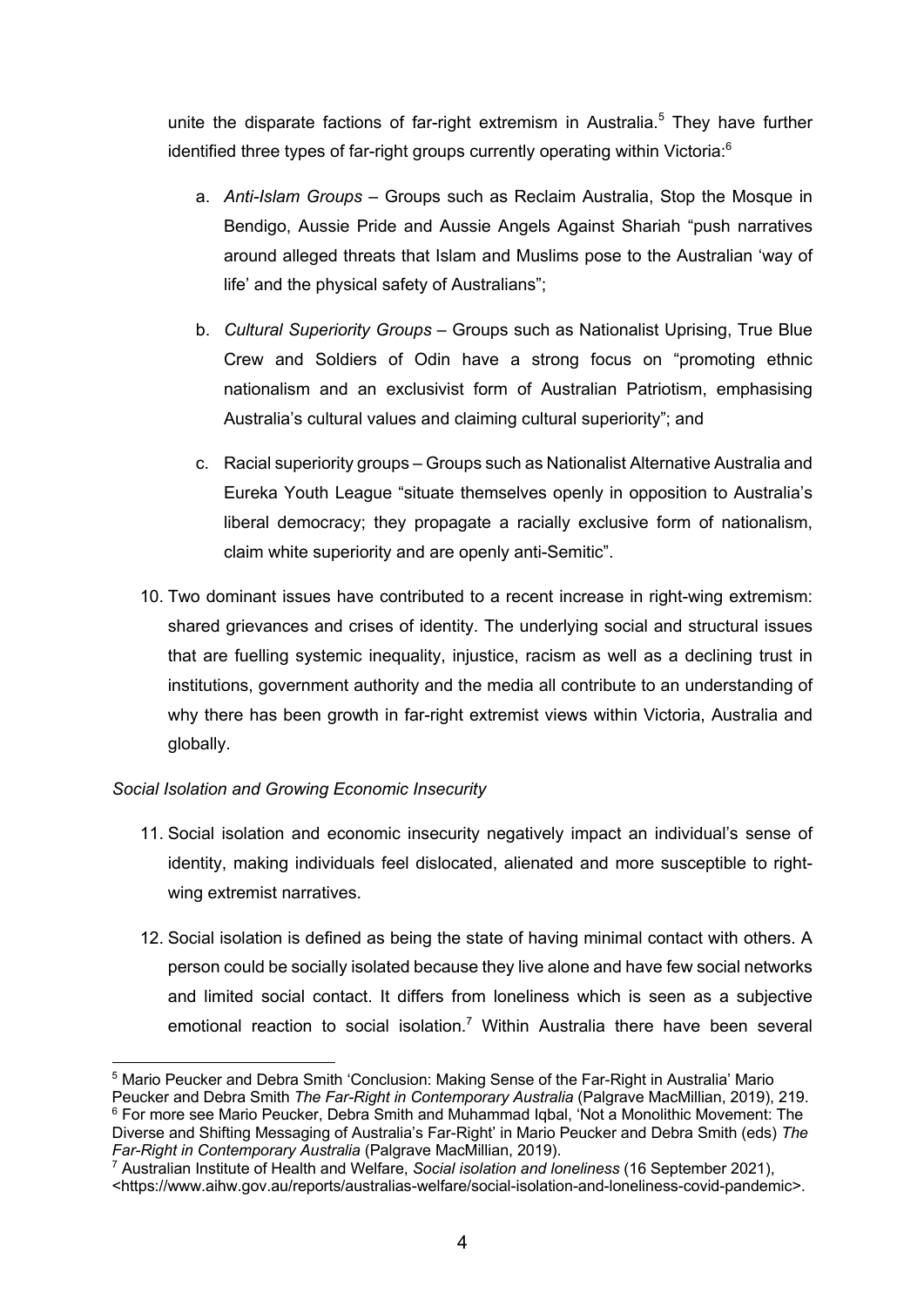longitudinal studies which confirm that over the past 20 years there has "been no reduction in the sizable proportion of people experiencing a lack of social support".<sup>8</sup>

- 13. Social isolation is particularly concerning because it has been linked to numerous negative physical and mental health outcomes including sustained decreases in feelings of well-being and life satisfaction.<sup>9</sup> Social isolation has been described as being a "painful event that threatens the need for belonging, self-esteem, control and meaningful existence,"<sup>10</sup> leading individuals to experience "alienation, unworthiness, learned helplessness and depression".<sup>11</sup> Unemployment, being on inadequate income support and a lack of satisfaction with one's financial situation are factors which enhance subjective feelings social isolation.<sup>12</sup>
- 14. Economic insecurity is a psychological phenomenon used to describe "the sense of stress or anxiety experienced by individuals when faced with inadequately insured economic risk."<sup>13</sup> Economic security has been studied to be central to emotional wellbeing and economic insecurity has a strong link with negative mental health outcomes.14 Most critically, economic insecurity has been linked to the "rise of xenophobic, authoritarian nationalist movements threatening liberal democratic institutions", which includes right-wing extremism.<sup>15</sup>
- 15. Economic insecurity and social isolation are prime triggering events which can turn an individual to extremist propaganda to divert anxieties and feel a sense of control. Those who suffer from both these factors simultaneously are more likely look to right-wing extremist propaganda to "conjure up on an image of an allegedly long-lost Australian society where 'things were better".<sup>16</sup> Instead of addressing the core roots of social

<sup>8</sup> Relationships Australia, *Is Australia Experiencing an Epidemic of Loneliness?* (September 2018) <https://relationships.org.au/wp-content/uploads/An-epidemic-of-loneliness-2001-2017.pdf>, 21.

<sup>9</sup> See Nicholas Biddle, Ben Edwards, Matthew Gray and Kate Sollis, "Mental Health and relationships during the COVID-19 Pandemic", *Mental Health and Relationships* (8 July 2020).

<sup>&</sup>lt;sup>10</sup> Kipling Williams, Andrew Hales and Corinna Michels, 'Social Ostracism as a factor motivating interest in extreme groups' in Selma Rudert , Rainer Greifeneder, Kipling Williams, *Current Directions in Ostracism, Social Exclusion and Rejection Research* (Routledge, 2019), 21.

 $11$  Ibid.

<sup>&</sup>lt;sup>12</sup> Above at 6.

<sup>&</sup>lt;sup>13</sup> Nicholas Rhode, Kam-Ki Tang, Lars Osberg and DS Prasada Rao, 'Economic Insecurity in Australia: Who is feeling the Pinch and How?' (2014) *Economic Record* 1.

<sup>&</sup>lt;sup>14</sup> See Nicholas Rhode, Kam-Ki Tang, Lars Osberg and DS Prasada Rao, 'Is it vulnerability or economic security that matters for health?' (2017) 134 *Journal of Economic Behaviour and Organisation.* 

<sup>15</sup>Lars Osberg, '*Economic Insecurity and Well-Being,'* Department of Economic and Social Affairs (July 2021) at 11.

<sup>&</sup>lt;sup>16</sup> Mario Peucker and Debra Smith 'Conclusion: Making Sense of the Far-Right in Australia' in Mario Peucker and Debra Smith (eds) *The Far-Right in Contemporary Australia* (Palgrave MacMillian, 2019), 2019.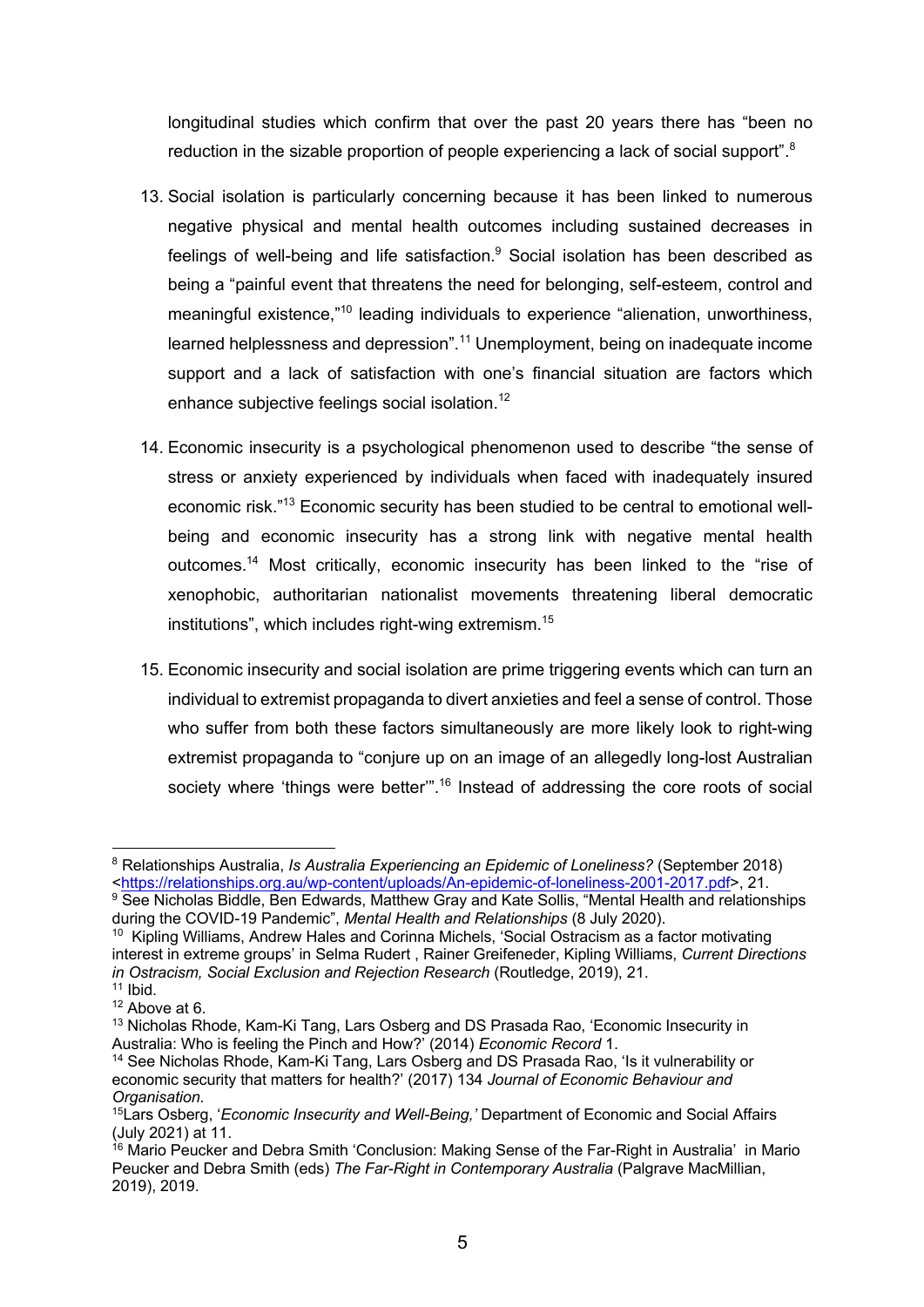isolation and economic insecurity, extremist narratives provide simplified narratives creating scapegoats instead of addressing complex issues underpinning both issues.

## *Racist Scapegoating*

- 16. Australia has a "socio-political heritage of fearing racial differences" and throughout our history that "racial fear has shifted across identities".<sup>17</sup> Using fear of different cultures and hatred of different races as a strawman to explain economic and social deprivation has been a common tactic by far-right groups throughout Australia's history in order to garner support.
- 17. In Victoria, an example of racial scapegoating can be seen from 2014 when the Bendigo Council approved plans for the first mosque in Bendigo. There was fierce and sustained opposition by some local residents who unreasonably feared that their city would be overtaken by Sharia law.<sup>18</sup> The incident in Bendigo served as a "crucial crystallisation and mobilisation point for far-right groups, both local and interstate, and their online and offline activism".<sup>19</sup> Right-wing groups such as the United Patriots Front, Reclaim Australia and Rise Up Australia organised a protest in 2015 attended by about 1,000 protestors from across Australia. $20$  Ultimately, the Mosque was built and the protests were ineffective. Amongst protestors this led to a "deep sense of social injustice, and public contempt for nationalist groups and local objectors' concerns reinforced their perceptions that they were persecuted and silenced".<sup>21</sup>
- 18. Racist scapegoating can be used by extremists to attempt to reduce anxieties individuals feel about social isolation and economic deprivation by providing them with an easy target for their anger. In combination with this there has been emerging a growing lack of faith in institutions to provide an avenue for redress so racial vilification through engagement with right-wing extremist organisations is presented by extremists as a path to feel a sense of communal identity by interacting with like-minded people

<sup>17</sup> Jade Hutchinson (2021) The New-Far-Right movement in Australia, *Terrorism and Political Violence,* 30:7, 1424-1446, 1429.

<sup>&</sup>lt;sup>18</sup> Madeleine Morris, 'Bendigo's anti-mosque protest: United Patriots Front nationalist group behind demonstration' *ABC* (Online) 12 October 2015, <https://www.abc.net.au/news/2015-10-12/who-wasbehind-bendigos-anti-mosque-protests/6848468>.

<sup>&</sup>lt;sup>19</sup> Mario Peucker and Debra Smith, 'Far-Right Movements in Contemporary Australia: An Introduction" in Mario Peucker and Debra Smith (eds) *The Far-Right in Contemporary Australia* (Palgrave MacMillian, 2019), 7.

<sup>&</sup>lt;sup>20</sup> Madeleine Morris, 'Bendigo's anti-mosque protest: United Patriots Front nationalist group behind demonstration' *ABC* (Online) 12 October 2015, <https://www.abc.net.au/news/2015-10-12/who-wasbehind-bendigos-anti-mosque-protests/6848468>.

<sup>&</sup>lt;sup>21</sup> Julie Rudner, 'Hijacking Democracy? Spatialised Persecution and the Planning Process' in Mario Peucker and Debra Smith (eds) *The Far-Right in Contemporary Australia* (Palgrave MacMillian, 2019), 193.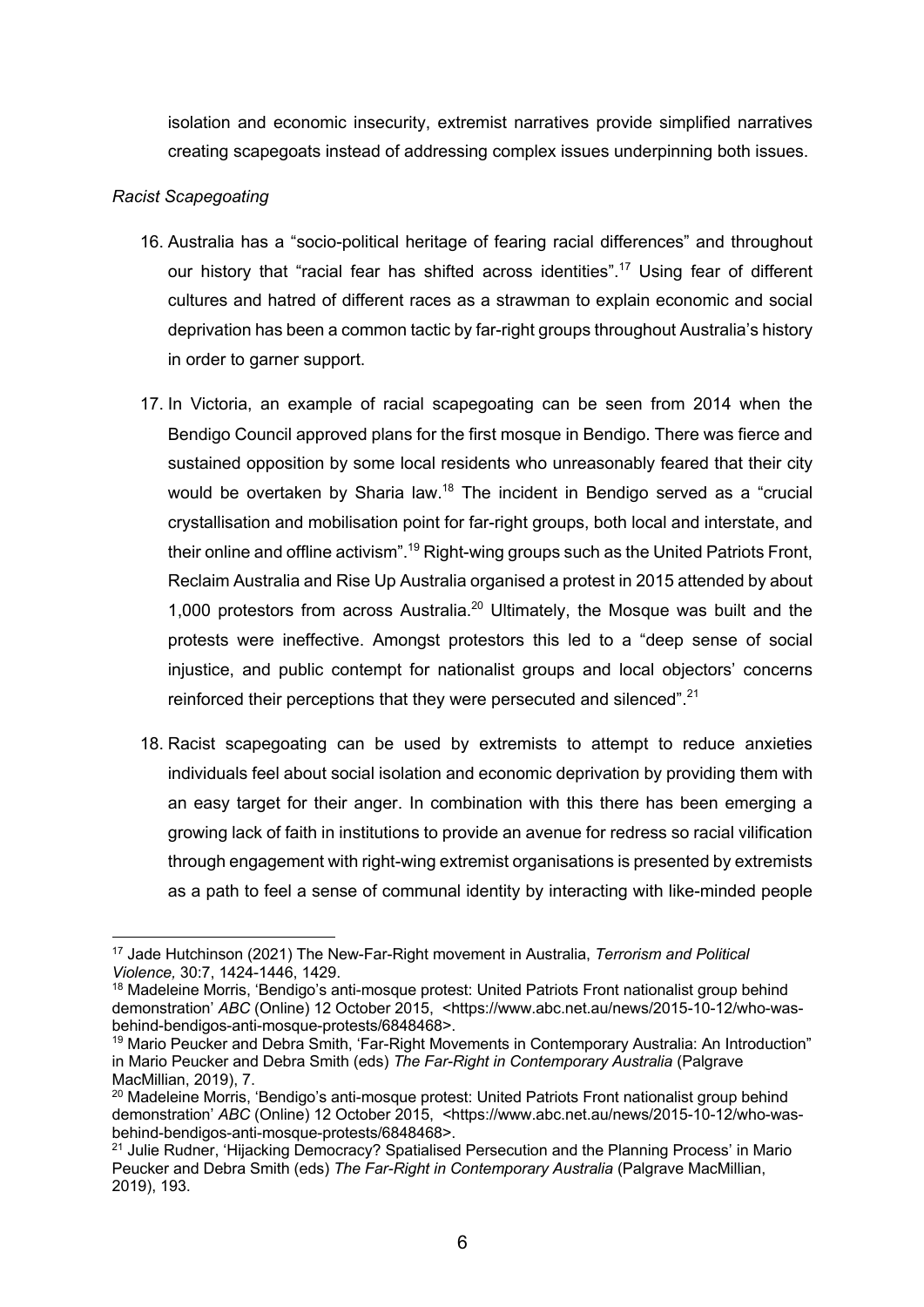who have similar shared grievances, as opposed to addressing core issues underpinning their isolation and deprivation.

## *Distrust of government and politicians and the role of mainstream and social media*

- 19. Our democratic system is based on the separation of the three branches of government balancing each other and the fourth estate of the media holding all the branches to account. However, there has not only been a steady decline in the trust that Australians have in government and in politicians more broadly, but also a consistent erosion of public trust in the 'mainstream' media as a whole.
- 20. In 2019 a study conducted by the Australian National University found that only one in four Australians had confidence in their political leaders and institutions, and that only 59% of Australians believed that democracy was working.<sup>22</sup> The fear of 'fake news' has led to a rise in people believing that 'mainstream media' is being contaminated with false information and being comprised of by opinion instead of fact.<sup>23</sup>
- 21. The lack of trust in both government as the purveyor of fact and the mainstream media as a reliable fact-checker has led many people to turn to social media to obtain news. Studies have shown that the "increase in the use of social media for news is related to the growth in news mistrust."24 Sites such as Youtube, Facebook, Reddit, 4chan, 8chan/kun, Gab and others are now the prime source of news for many individuals. Algorithms are used to deliver information in line with preferences of the user, limiting their exposure to information which challenges their political viewpoints. This has the effect of potentially amplifying and intensifying extremist views.

#### *Methods of Recruitment and Communication*

22. In the past right-wing extremists were thought of as being "sporadically violent, unorganised and apathetic towards entering political and media arenas".<sup>25</sup> This has changed dramatically with the rise of social media. Content creation by right-wing

<sup>22</sup> Australian National University, *Trust in government hits all time low* (9 Decmeber 2019) <https://www.anu.edu.au/news/all-news/trust-in-government-hits-all-time-low>.

<sup>23</sup> Josh Gordon, 'Australian's are losing their trust in 'the media' but not in journalism,' *ABC* (online) 10 September 2018, <https://www.abc.net.au/news/2018-09-10/fact-checking-the-new-workplaceskill/10209210>.

<sup>&</sup>lt;sup>24</sup> Sora Park, Caroline Fisher, Terry Flew and Uwe Dulleck, "Global Mistrust in News: The Impact of Social Media on Trust" *International Journal of Media Management* 2020 22:2 83-96.

<sup>25</sup> Jade Hutchinson (2021) The New-Far-Right movement in Australia, *Terrorism and Political Violence,* 30:7, 1424-1446, 1426.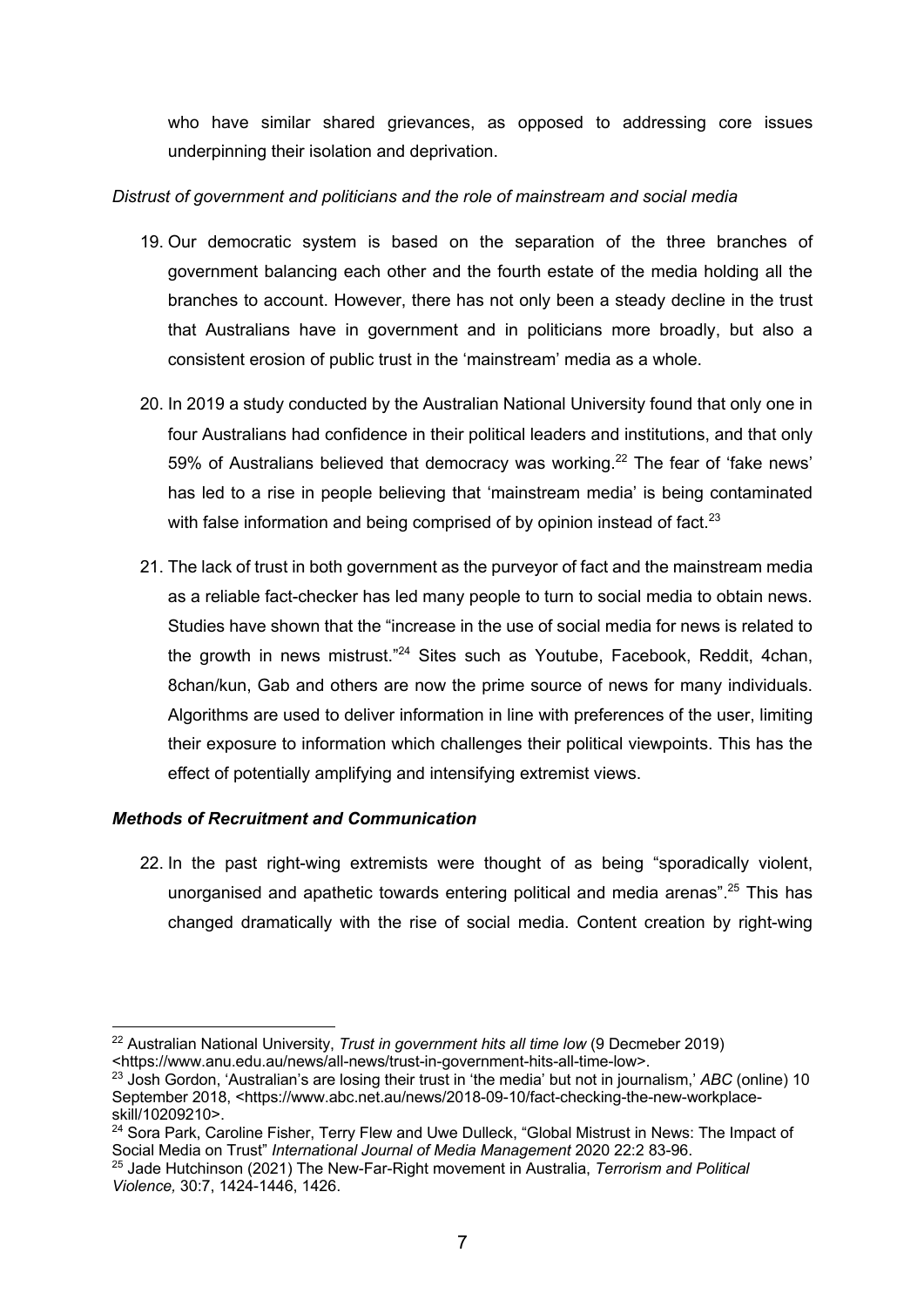extremists has become more professional as the public appetite for such views has intensified and recruitment has become more nuanced.

- 23. Many right-wing extremist groups exist mainly online and do not have formal organisational structures. They seem to be based on "the leaderless resistance model – denoting a framework of small disparate cells and many loosely connected individuals, online communities and connections that occasionally spill into the offline world". 26
- 24. Initially, it appears that those who have lost faith in government and mainstream media gravitate to 'doing their own research' on the internet. This provides a sense of control over what has been perceived to have been lost through social or economic dislocation. Some people then believe they are discovering the truth and standing in direct opposition to the corrupted and brainwashed mainstream.
- 25. It is at this point when an individual is most vulnerable to right-wing extremism. The internet allows the disaffected and alienated a space for acceptance, particularly on social media. However, given the unfiltered nature of information on social media "the most obsessive and conspiratorial forms of dialogue, comprising dehumanising and hateful ideas, can target existing grievances and prejudices".<sup>27</sup>
- 26. As Taylor observes, "different forms of far-right extremist discourse have increasingly come together in part because online media has facilitated the sharing of convergent ideological concerns, discourse and audiences."28 Use of online media as an organisational tool has resulted in overlaps between forms of far-right extremism that in the past tended to have distinct communities, such as 'men's rights', incel and white supremacist groups.
- 27. Misinformation spreads easily transnationally. Conspiracy theories which have no logical connection to Australia are "picked up and absorbed, either domesticated with localised nuance", and it is in this way that social media contributes to a "conducive environment for recruitment into extremist organisations by being instrumental in the

<sup>26</sup> Centre for Resilient and Inclusive Societies, *Submission by the Centre for Resilient and Inclusive Societies to the Parliamentary Joint Committee on Intelligence and Security Inquiry into extremist movements and radicalism in Australia* (February 2021), 12.

<sup>&</sup>lt;sup>27</sup> See Dr Daniel Baldino, 'The International Blueprint for Anti-Government Extremism and the Rise of the Sovereign Citizen Movements' (18 February 2022) *Australian Institute of International Affairs*  <https://www.internationalaffairs.org.au/australianoutlook/the-international-blueprint-for-antigovernment-extremism-and-the-rise-of-the-sovereign-citizen-movements/>.

<sup>&</sup>lt;sup>28</sup> Mark Davis, 'Transnationalising the Anti-public Sphere: Australian Anti-publics and Reactionary Online Media' in Mario Peucker and Debra Smith (eds) *The Far-Right in Contemporary Australia*  (Palgrave MacMillian, 2019), 135.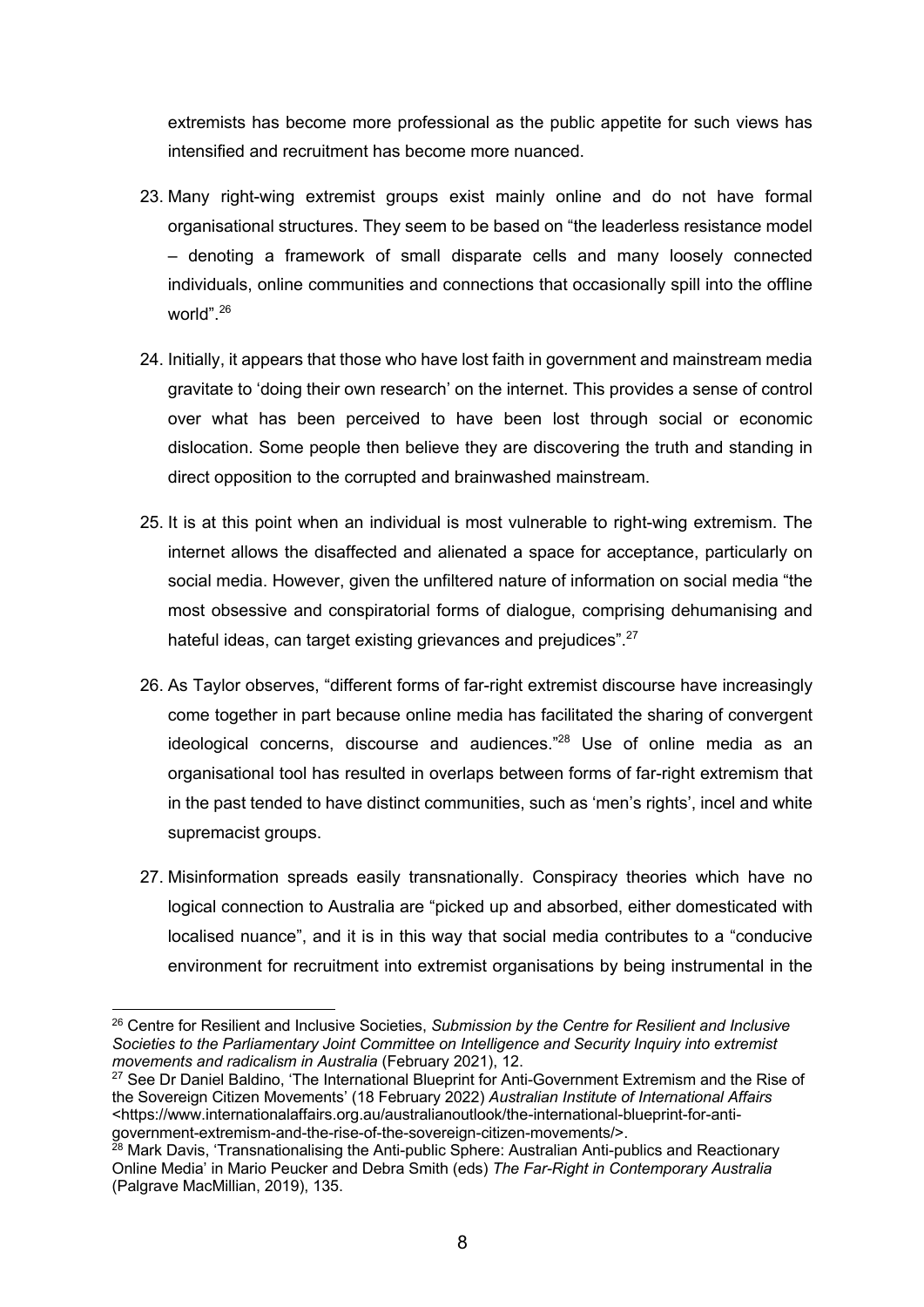circulation of fake news, creating disinformation bubbles that may reinforce the dynamics of polarisation".<sup>29</sup>

## *How the COVID-19 Pandemic has affected the growth of far-right extremism*

- 28. The COVID-19 pandemic has intensified all the risk factors identified above. The COVID-19 pandemic has expanded the base of those vulnerable to right-wing extremist messaging by increasing social isolation and economic insecurity, and conversely, decreasing trust in government, politicians and mainstream media. COVID-19 "exposed the susceptibility and vulnerability of democratic societies to conspiratorial beliefs in times of uncertainty".<sup>30</sup> Victoria bore the brunt of the most restrictive and coercive government actions to curb the spread of the pandemic.
- 29. Trust in government and politicians and the mainstream media declined significantly during the COVID-19 pandemic. The Edelman Trust Barometer states that, in 2022, only 52% of the people surveyed trusted government institutions and only 30% viewed the government as a unifying force in society. 61% of the people surveyed believed that the government is trying to purposely mislead people by saying things that are known to be false or gross exaggerations. Only 43% of people trusted the media and only 26% viewed the media as a unifying force in society. Further, 65% of people believed that the media is trying to purposely mislead people by saying things that are known to be false or gross exaggerations. $31$
- 30. Social isolation increased during the COVID-19 pandemic as a result of the Victorian lockdowns. At the height of government restrictions, individuals could not socialise in any real capacity apart from with those who resided in their household, or go to work without a specialised permit, or travel 5 kilometres from their homes. Further, economic insecurity increased with many businesses failing, leaving many people at home, alone, without any form of meaningful social interaction and in economic strife.
- 31. As a result, more people spent more time on social media, seeking a sense of community, including amongst the perceived disenfranchised. This exposed them to a greatly increased risk of exposure to extreme right-wing propaganda, conspiracy

<sup>29</sup> Above at 26, 29.

<sup>&</sup>lt;sup>30</sup> Kristy Campion, Jamie Ferrill and Kristy Milligan, 'Extremist Exploitation of the Context by COVID-19 and the Implications for Australian Security' (2021) 15:6 *Perspectives on Terrorism,* 34 <sup>31</sup> "Edelman Trust Barometer 2022" (2022)

<sup>&</sup>lt;https://www.edelman.com.au/sites/g/files/aatuss381/files/2022-

<sup>02/</sup>Edelman%20Trust%20Barometer%202022%20-%20Australia%20Country%20Report.pdf>.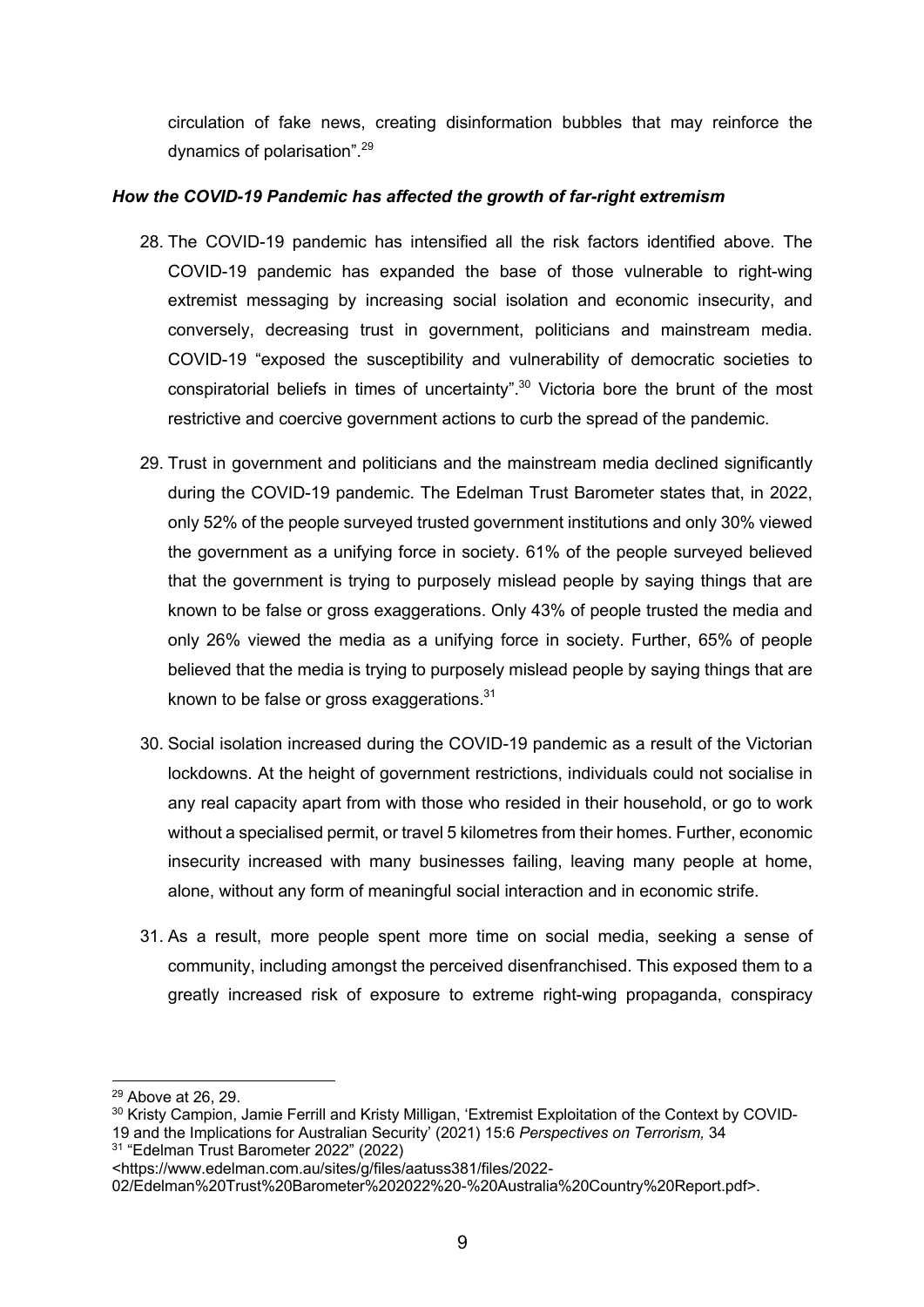theories and misinformation which undermined the public's confidence in governments through "propagation of conspiracy theories and misinformation".<sup>32</sup>

32. Overall, the COVID-19 pandemic expanded the space for right-wing extremist groups to "promote visions of racism, misogyny, science denial and social division" with the aim of "shifting the frame of acceptable political discourse to the right and reintroduce forms of chauvinism long considered inimical to proper democratic processes".<sup>33</sup>

# *The Risks their Plans and Actions Pose to Victoria and Especially to Victoria's Multicultural Communities*

- 33. In the context of COVID-19 it is clear that right-wing extremist rhetoric has had the impact of slowing the uptake of vaccination and has influenced protests from 2020 to 2022. Of course the majority of protesters attending those demonstrations would reject extreme right-wing ideology, however it is clear that the protests were used in part as a recruitment tool by far-right activists. $34$  These protests have turned violent on occasion and have resulted in injuries to police and protestors,<sup>35</sup> with police setting a dangerous precedent in protest response by using weapons such as stinger grenades, pepper ball rounds and OC foam to break up protests.
- 34. COVID-19 allowed extremists to spread beliefs about "the alleged peril posed by Asian immigration, globalism, left-wing opponents and Jews."<sup>36</sup> Further, throughout far-right online spaces studies have shown that there is a large amount of 'violent talk', defined by Simi and Windisch as being "messaging that cultivates, normalises and reinforces hatred, dehumanisation and aggressive hostility toward minority groups".<sup>37</sup> This 'violent talk' contributes to significant fear in Victoria's multicultural community, and there are

<sup>32</sup> Above at 30, 23.

<sup>&</sup>lt;sup>33</sup> Mark Davis, 'Transnationalising the Anti-public Sphere: Australian Anti-publics and Reactionary Online Media' in Mario Peucker and Debra Smith (eds) *The Far-Right in Contemporary Australia*  (Palgrave MacMillian, 2019), 130.

 $34$  Frank Bongiorno, 'Right out there: how the pandemic has given rise to extreme views and fractured conservative politics', *The Conversation* (Online) (16 August 2021) <https://theconversation.com/rightout-there-how-the-pandemic-has-given-rise-to-extreme-views-and-fractured-conservative-politics-165448>.

<sup>&</sup>lt;sup>35</sup> Ben Doherty, Josh Taylor and Caitlin Cassidy, 'Melbourne Police break up anti-lockdown protest with non-lethal rounds and teargas' *Guardian* (Online) (22 September 2021)

<sup>&</sup>lt;https://www.theguardian.com/australia-news/2021/sep/22/melbourne-police-break-up-anti-lockdownprotest-with-non-lethal-rounds-and-teargas>.

<sup>&</sup>lt;sup>36</sup> Kristy Campion, Jamie Ferrill and Kristy Milligan, 'Extremist Exploitation of the Context by COVID-19 and the Implications for Australian Security' (2021) 15:6 *Perspectives on Terrorism* 29.

<sup>37</sup> Mario Peucker, 'A Focus on Violence Creates Blind Spots in Assessing the Far-Right Threat,' *Fair Observer* (14 January 2022) <https://www.fairobserver.com/politics/extremism/mario-peucker-cve-farright-violence-terrorism-threat-australia-news-15422/>.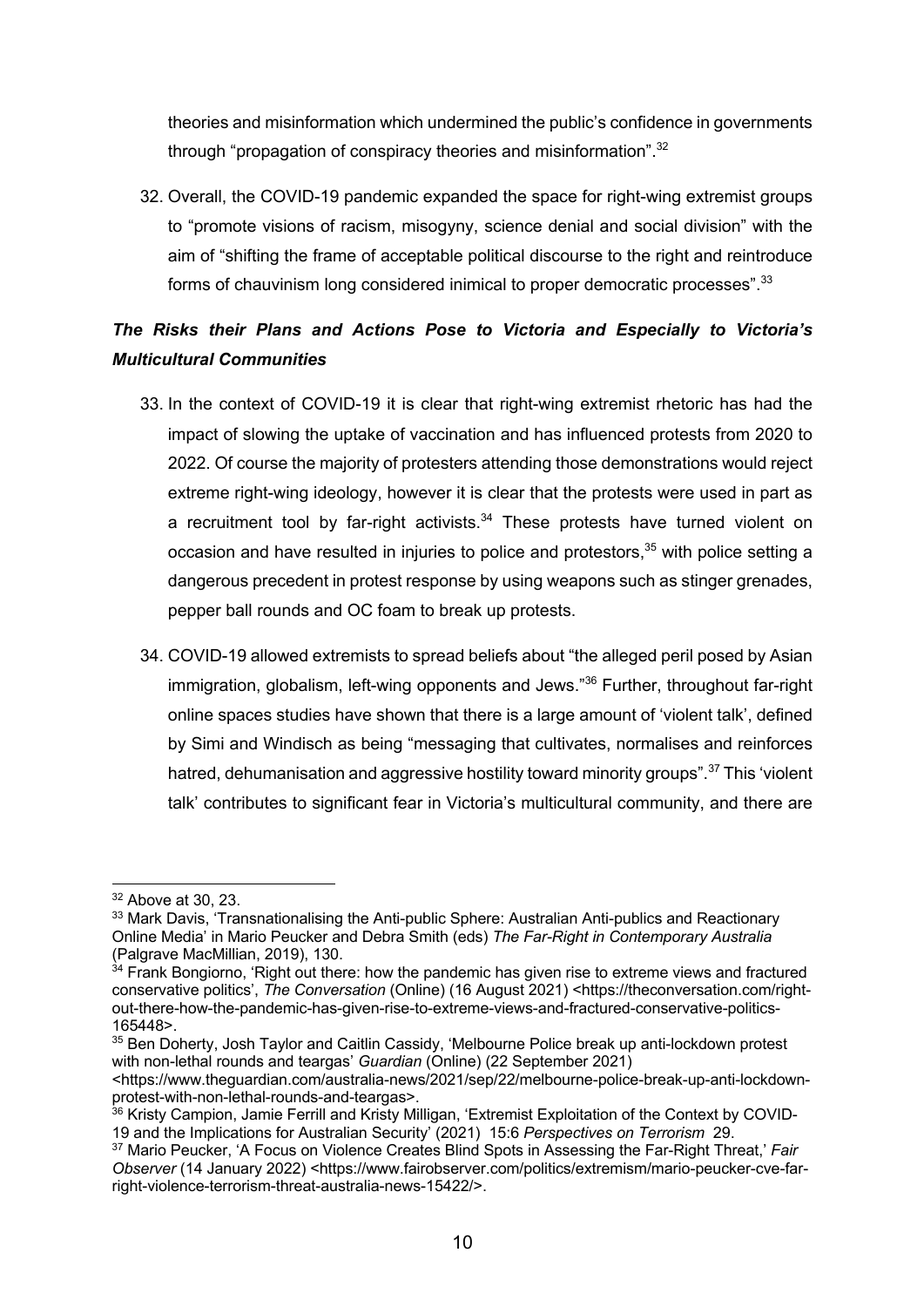many of examples of racially motivated attacks in Victoria against Asian Australians<sup>38</sup> and Jewish Australians.<sup>39</sup>

# *The violent potential of these movements, including the potential for targeted violence against politicians and public figures*

- 35. As Liberty Victoria has previously highlighted in its joint submission to the PJCIS Inquiry into Extremist Movements and Radicalism in Australia.<sup>40</sup> it is impossible to empirically validate the level of threat posed by individual actors in extremist groups.
- 36. Based on past events, experts agree that only an 'infinitesimally small' minority of people who hold extremist beliefs actually transition to violence.<sup>41</sup> There is no empirically robust method to identify who these individuals will be.<sup>42</sup>
- 37. The level of threat can also be overstated as a result of the large number of people arrested and charged with non-violent inchoate terrorism offences, particularly in the United Kingdom and the United States.<sup>43</sup> In the United Kingdom most terrorism-related offences are entirely unconnected with any actual violence and certainly not the extreme violence that the discourse on terrorism suggests.<sup>44</sup>
- 38. Considering that most of the time individuals who hold extremist views often deescalate from these views without intervention, assessing risk of violence is very difficult and is often affected by systemic structural racism.<sup>45</sup>

<sup>38</sup> 'More than eight in 10 Asian Australians report discrimination during coronavirus pandemic' *ABC*  (online) (2 November 2020) <https://www.abc.net.au/news/2020-11-02/asian-australians-suffer-covid-19-discrimination-anu-survey/12834324>.

 $39$  Daniel Pockett, 'How COVID has shone a light on the ugly face of Australian Anti Semitism' (September 22 2021) *The Conversation* <https://theconversation.com/how-covid-has-shone-a-lighton-the-ugly-face-of-australian-antisemitism-154743>.

<sup>40</sup> Available here: https://libertyvictoria.org.au/content/inquiry-extremist-movements-and-radicalism-

<sup>&</sup>lt;sup>41</sup> Catherine Schmidt, George Joffé, and Elisha Davar, "The Psychology of Political Extremism." Cambridge Review of International Affairs 18, no. 1 (2005): 186, https://doi.org/10.1080/09557570500060157.

<sup>42</sup> Jonathan A Rae, "Will It Ever Be Possible to Profile the Terrorist?," Journal of Terrorism Research 3, no. 2 (September 22, 2012), https://doi.org/10.15664/jtr.380.

<sup>43</sup> Stephen Downs and Kathy Manley, "Inventing Terrorists: The Lawfare of Preemptive Prosecution" (Project Salam and the National Coalition to Protect Civil Freedoms, 2014), 1, http://www.projectsalam.org/Inventing-Terrorists-study.pdf.

<sup>44</sup> Jude McCulloch and Sharon Pickering, "Pre-Crime and Counter-Terrorism: Imagining Future Crime in the 'War on Terror,'" British Journal of Crimonology, no. May (2009): 636, <https://doi.org/10.1093/bjc/azp023>.

<sup>45</sup> Tarek Younis and Sushrut Jadhav, "Keeping Our Mouths Shut: The Fear and Racialized Self-Censorship of British Healthcare Professionals in PREVENT Training," Culture, Medicine and Psychiatry 43, no. 3 (2019): 404–24, https://doi.org/10.1007/s11013-019-09629-6; Marie Breen-Smyth, "Theorising the 'Suspect Community': Counterterrorism, Security Practices and the Public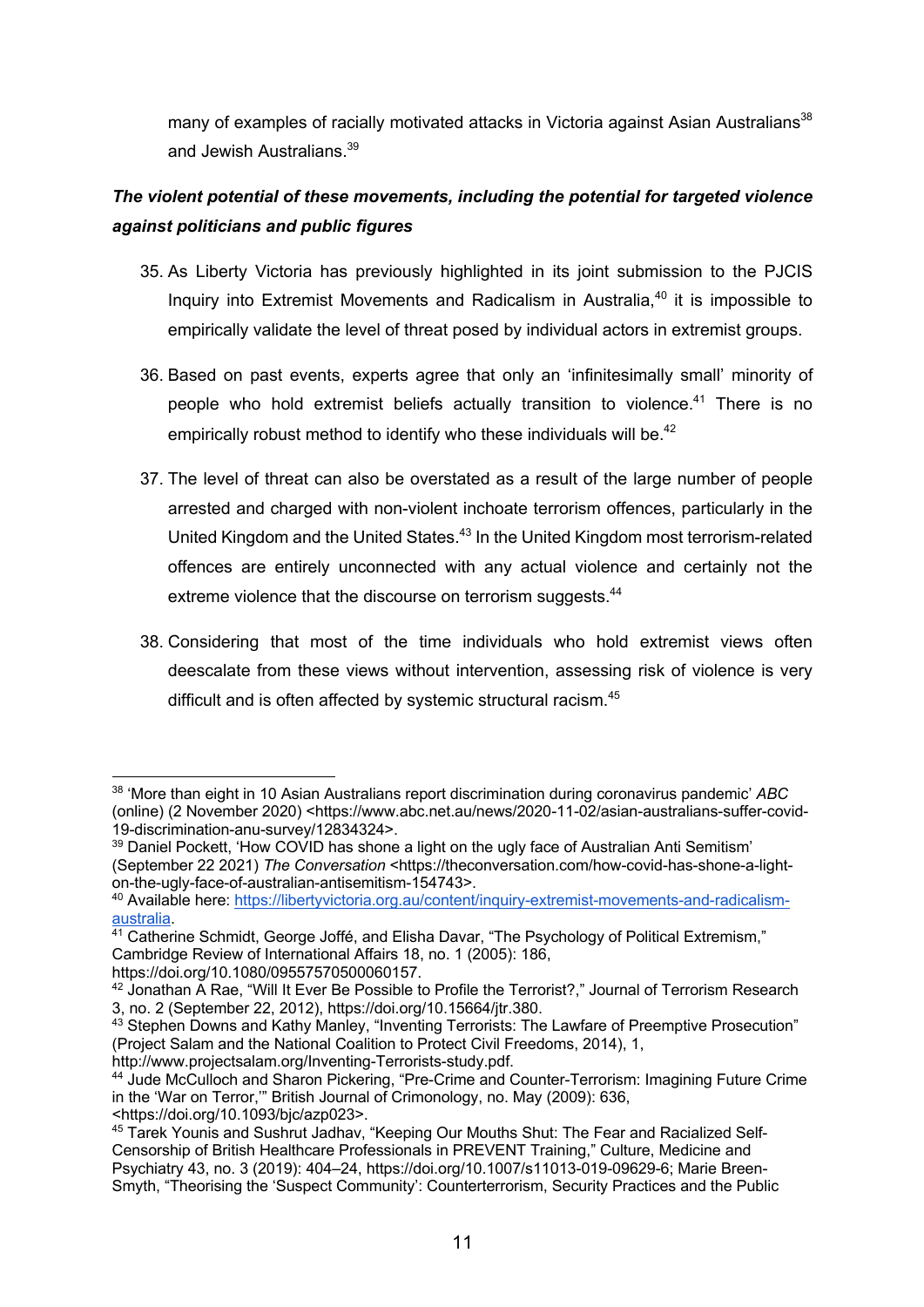- 39. It is our submission that those working to prevent political violence should refrain from actions and activities that procure or induce individuals to commit offences and should instead focus on rehabilitating persons that demonstrate extremist attitudes and beliefs.
- 40. As Liberty Victoria previously highlighted to the PCJIS, instead of focussing on rehabilitation in order to prevent terrorist acts, the Australian Government has instead enacted suites of laws over the past two decades that seek to respond to terrorist activity, many of which arguably erode fundamental principles of the rule of law, the separation of powers and our obligations under international law. This includes citizenship revocation laws,  $46$  supervision orders,  $47$  and now continuing detention orders.

# *The links between far-right extremist groups, other forms of extremism, and populist radical right and anti-vaccine misinformation groups*

- 41. Liberty Victoria has a long and proud history of calling for the protection of freedom of expression and the implied constitutional freedom of political communication. As a community we must be careful that responses to extremism, however well-intentioned, do not become excuses to expand executive power and censorship in a disproportionate manner.
- 42. Recent reports have suggested the 'radicalisation' of the anti-vaccine movement by far-right extremist groups.<sup>48</sup> Research has also uncovered a link between vaccine hesitancy and a variety of demographic and ideological factors, including political ideology.49
- 43. Relevantly, research suggests that a contributing factor to vaccine hesitation is an observed, persistent decline in public trust in government institutions.<sup>50</sup> As Liberty

Imagination," Critical Studies on Terrorism 7, no. 2 (2014): 223–40,

https://doi.org/10.1080/17539153.2014.945308.

<sup>46</sup> See, Liberty Victoria's submission on the Australian Citizenship Amendment (Citizenship Cessation) Bill 2019. Available here: <https://libertyvictoria.org.au/content/review-australian-citizenshipamendment-citizenship-cessation-bill-2019>. 47 See, *Thomas v Mowbray* (2007) 233 CLR 307.

<sup>48</sup> See, for example, Sibo Chen, 'The anti-vax movement is being radicalized by far-right political extremism' (19 September 2021) *The Conversation (online)* Retrieved from: <https://theconversation.com/the-anti-vax-movement-is-being-radicalized-by-far-right-politicalextremism-166396>.

<sup>49</sup> See, for example, Ariel Fridman, Rachel Gershon and Ayelet Gneezy, 'COVID-19 and vaccine hesitancy: A longitudinal study' (2021) *PLoS ONE* 16(4). <https://doi.org/10.1371/journal.pone.0250123>.

<sup>50</sup> Giuseppe Troiano and Alessandra Nardi, 'Vaccine hesitancy in the era of COVID-19' (2021) *Public Health* 194 <https://doi.org/10.1016/j.puhe.2021.02.025>.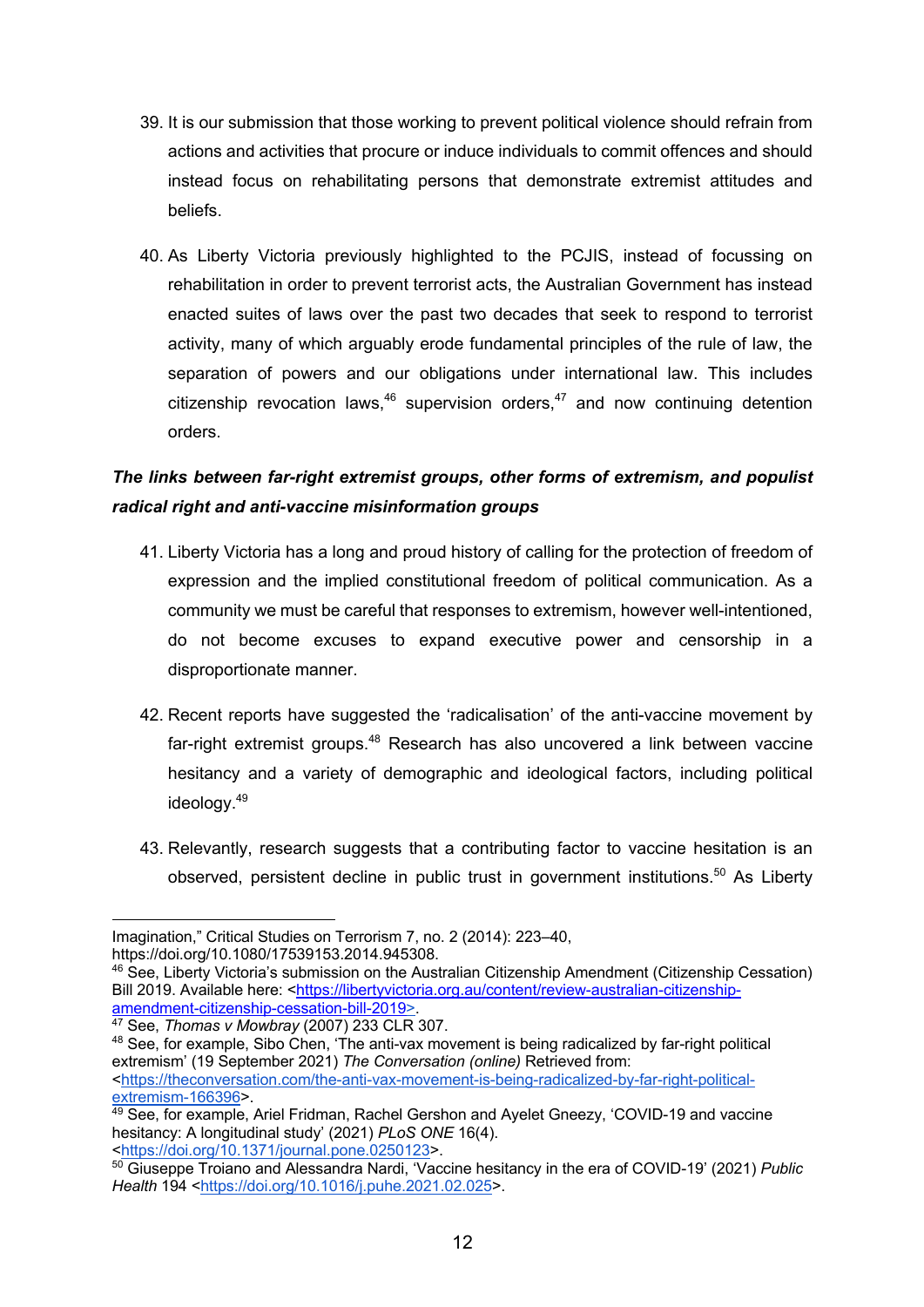Victoria highlighted in its joint submission to the PJCIS Inquiry into Extremist Movements and Radicalism in Australia, people are susceptible to believe what they read on extremist social media and websites when they do not trust other sources of information. In that regard, rebuilding trust in government is fundamental.

- 44. Another contributing factor to the claimed link between far-right extremist groups and populist radical right and anti-vaccine misinformation groups is the current fragmented media environment.<sup>51</sup> Social media creates algorithm-based digital echo chambers, and it is "increasingly typical for individuals to interact exclusively with like-minded media sources and other internet users, resulting in biased information absorption".<sup>52</sup> There is also a strong association (facilitated by algorithms) between anti-vaccination and belief in conspiracy theories.<sup>53</sup>
- 45. However, it is Liberty Victoria's submission that, in the context of anti-vaccine misinformation groups, censorship by the state will not address the actual drivers that lead people to search for 'alternative facts' and become vulnerable to conspiracy theories. Censorship of 'extremist ideas' may impede the rights of people to seek and hold views that diverge from what is considered 'normal'. Further, censorship often only succeeds in raising the profiles of those who claim to be censored, amplifying their reach.

#### *Law enforcement powers to monitor digital communications*

- 46. Police and security services already have an extensive range of surveillance capabilities and methodologies, many of which are protected from disclosure to the public by public interest or 'matter of state' immunity. Great care must be taken before concluding that such powers are inadequate.
- 47. Further, the ever-expanding surveillance powers of law enforcement and intelligence agencies comes with the ever-increasing risk of abuses of power, made more acute by the absence of any meaningful and protective national human rights framework. As Liberty Victoria previously highlighted, in its joint submission with the Queensland Council for Civil Liberties to the PJCIS regarding the Surveillance Legislation

<sup>51</sup> ibo Chen, 'The anti-vax movement is being radicalized by far-right political extremism' (19 September 2021) *The Conversation (online)* Retrieved from: <https://theconversation.com/the-antivax-movement-is-being-radicalized-by-far-right-political-extremism-166396>.  $52$  Ibid.

<sup>53</sup> Jonathan Jarry, 'The Anti-Vaccine Movement in 2020' *McGill Office for Science and Society blog (online)* (22 May 2020). Retrieved from: <https://www.mcgill.ca/oss/article/covid-19 pseudoscience/anti-vaccine-movement-2020>.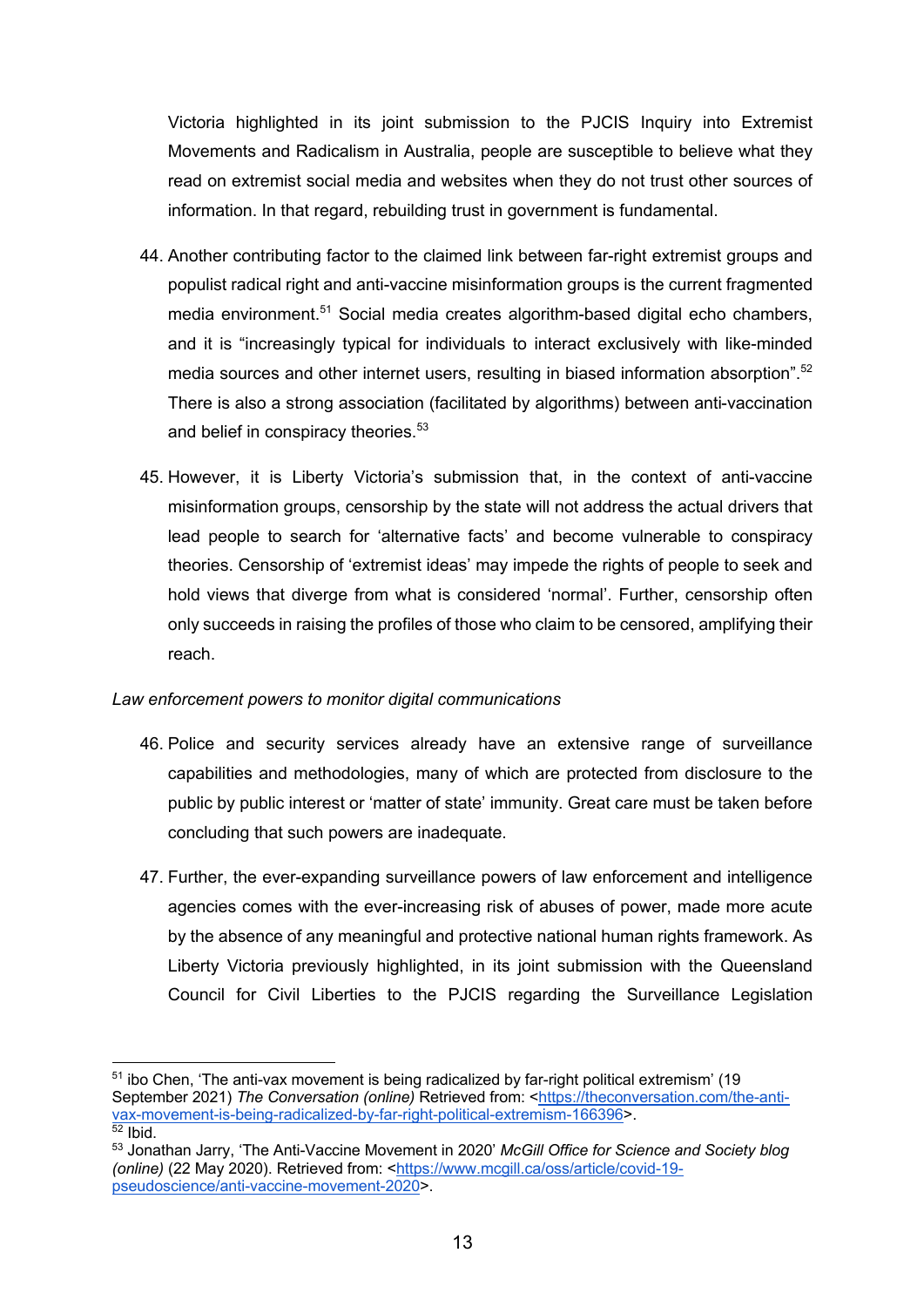Amendment (Identify and Disrupt) Bill 2020 (Cth), "Australia does not have an adequate federal human rights framework".<sup>54</sup>

- 48. Encrypted communications platforms and the 'dark web' may be regularly used for legitimate purposes in order to preserve privacy, such as whistleblowing. It is Liberty Victoria's submission that any surveillance or intervention by law enforcement or intelligence agencies must be closely supervised by independent judicial officers (and not potentially politicised Tribunal members) in order to not unduly impinge on the privacy rights of citizens.
- 49. Further, the potential for scope creep is an ever-present privacy risk in the context of the surveillance of digital communications by law enforcement and intelligence agencies.<sup>55</sup>

# *What steps need to be taken in Victoria to counter these far-right extremist groups and their influence, including, but not limited to consideration of —*

- *i. the role of early intervention measures to diminish the recruitment and mobilisation prospects of far-right extremist groups;*
- *ii. the role of social cohesion, greater civil engagement and empowerment, and community building programs; and*
- *iii. the submissions made to and, when tabled, the report by the Commonwealth Parliamentary Joint Committee on Intelligence and Security's Inquiry into extremist movements and radicalism in Australia.*

*The role of early intervention measures to diminish the recruitment and mobilisation prospects of far-right extremist groups*

50. For too long policies to prevent radicalisation have erroneously focussed on ideology as the root cause. The premise being that extremist ideology is (as often described) a virus that can infect vulnerable individuals and lead them to become violent.<sup>56</sup> In fact,

<sup>54</sup> Available here: https://libertyvictoria.org.au/content/surveillance-legislation-amendment-identify-<br>and-disrupt-bill-2020.

 $\overline{55}$  See, for example, the Australian Human Rights Commission, submission to the PJCIS regarding the Telecommunications and Other Legislation Amendment (Assistance and Access) Bill 2018, [118]. Available here: https://humanrights.gov.au/our-work/legal/submission/telecommunications-and-otherlegislation-amendment-assistance-and-0; the Office of the VIctorian Information Commissioner's submission to the PJCIS Review of the Identity-matching Services Bill 2018, [11]. Available here: https://www.aph.gov.au/Parliamentary\_Business/Committees/Joint/Intelligence\_and\_Security/IMSBill/

Submissions.<br><sup>56</sup> Reem Sweid, "The Governmentality of 'Radicalisation' and Its Discontents: A Critique of the Problematisation of ' Radicalisation ' in Australian and UK Policy, (2020).